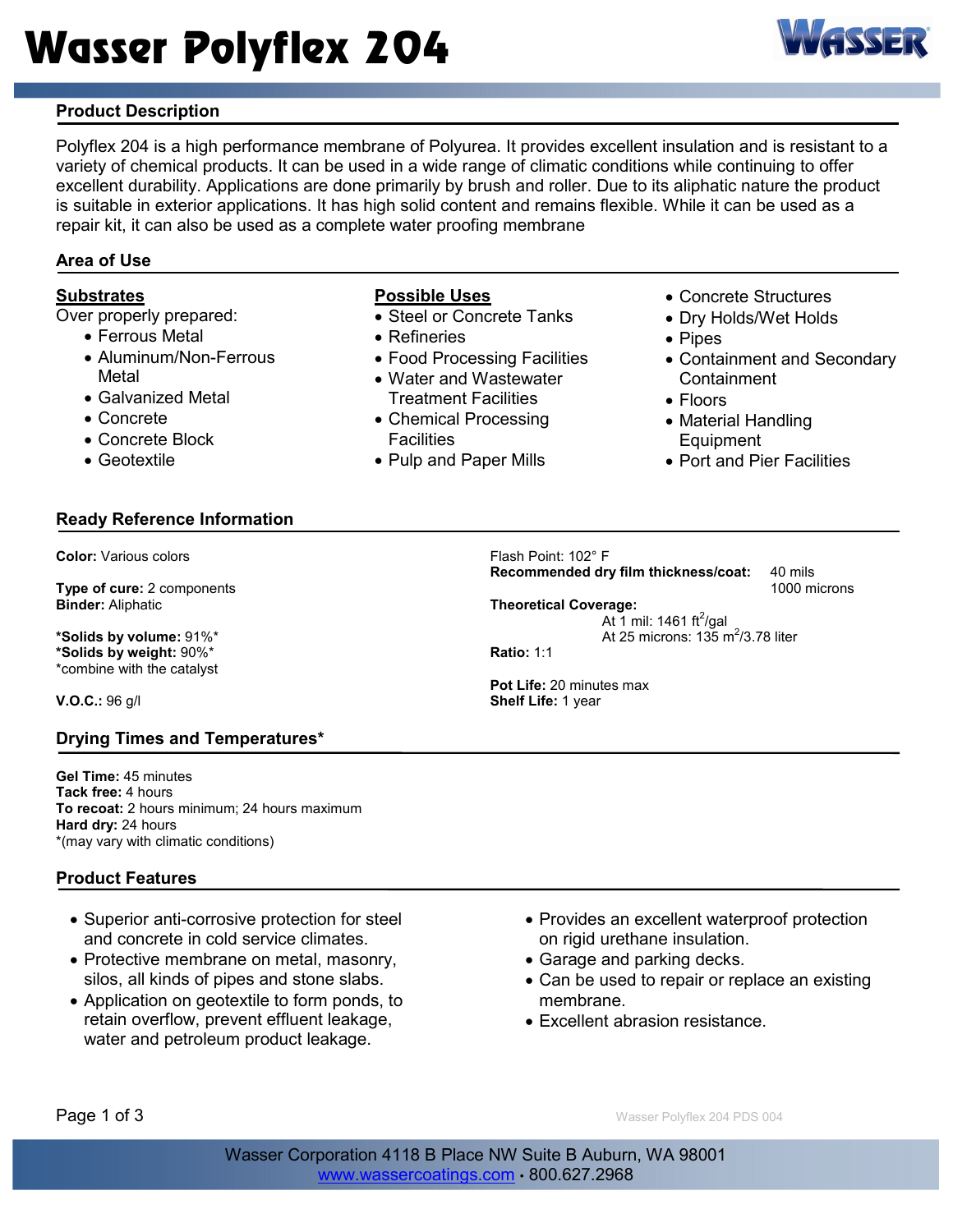# AVVE

# POLYFLEX 204

#### Recommended Systems

Moisture Cure Urethanes (MCU) Approved Primers (when appropriate): MC-CR MC-Miozinc MC-Zinc MC-Ferroclad 100 PW

#### Compatible Coatings

Moisture Cure Urethane (MCU) Coatings: Primers: MC-Ferroclad 100 PW MC-Zinc MC-Miozinc MC-CR

#### Surface Preparation

See Wasser's Polyurea Application Guide.

#### Application Information

For Polyurea and/or polyurethane membranes\*:

Roughen the surface of Polyflex with a 40 grit (or less) abrasive, remove dust with a dust rag or vacuum. Make sure the surface is clean, dry and dust free before the application. Clean the surface with acetone, let the acetone evaporate and apply the repair kit.

For concrete\*: Make sure the concrete surface is dry and clean. The grout and loose particles on concrete surface need to be cleaned before the application. If a hardener was used in the concrete, it must be roughened with a Blastrac machine or equal impact tools. Direct or primed applications can be done.(Blastrac is a registered trademark of the Wheelabrator Corporation.)

For steel\*: First remove all grease, oil, salt contaminants and dirt in accordance with SSPC SP-1 solvent cleaning procedure. High pressure water wash using salt solubilizing agents can be used to remove the remaining salt. SSPC SP6 or SSPC SP10 may be used depending on the application.

\* Consult your Wasser representative for specific and detailed applications as well as choosing the appropriate primer.

#### Performance Testing Data

#### Resistance to tearing:

 $(ASTM D-624-C)$  Tear strength = 21.6 N/mm $(123.1$  PLI)

**Page 2 of 3** Wasser Polyflex 204 PDS 004